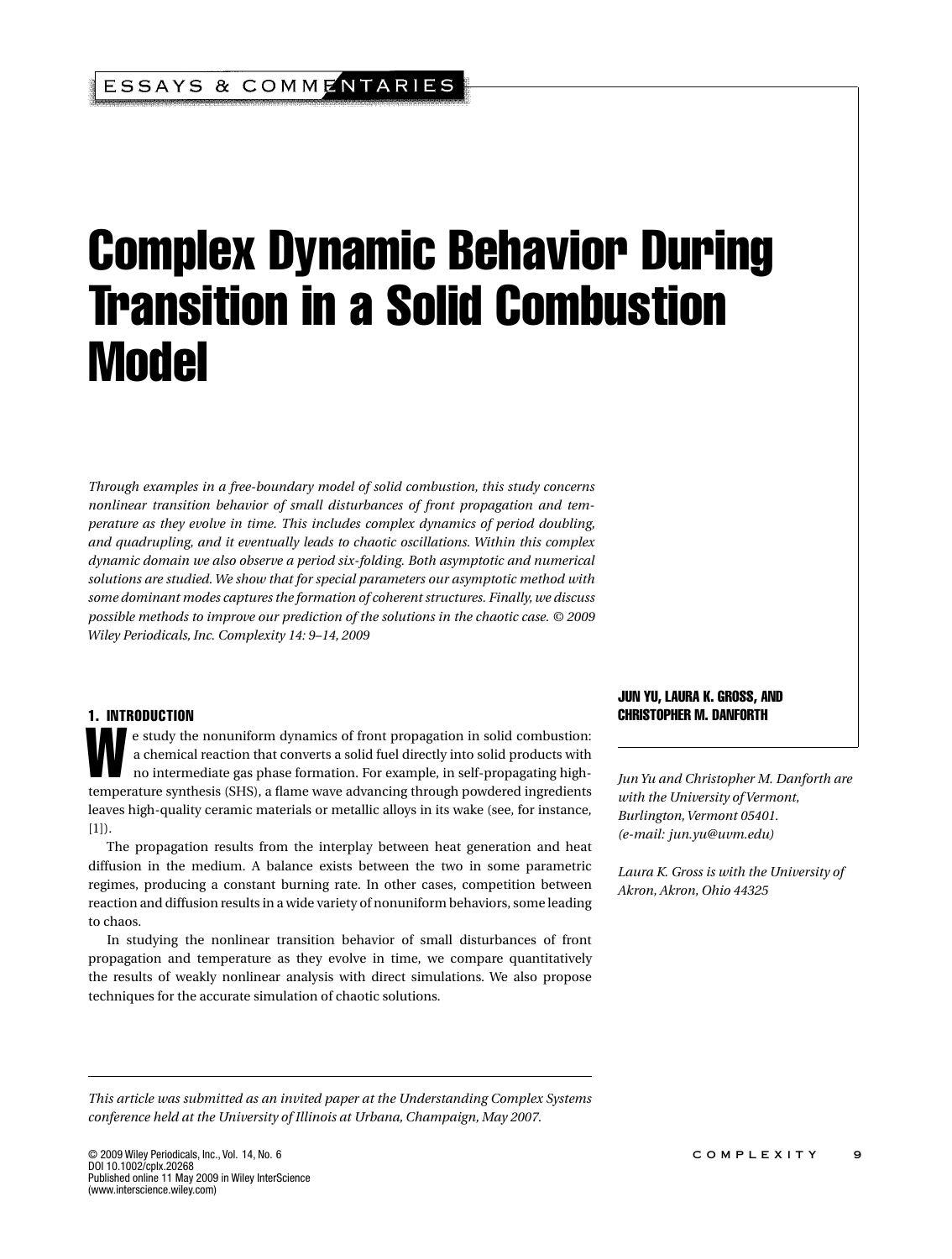

#### 2. MATHEMATICAL ANALYSIS

We use a version of the sharp-interface model of solid combustion introduced by Matkowsky and Sivashinsky [2]. It includes the heat equation on a semi-infinite domain and a nonlinear kinetic condition imposed on the moving boundary.

Specifically, we seek the temperature distribution  $u(x, t)$  in one spatial dimension and the interface position  $\Gamma(t) = \{x | x = f(t)\}$  that satisfy the appropriately nondimensionalized freeboundary problem

$$
\frac{\partial u}{\partial t} = \frac{\partial^2 u}{\partial x^2}, \quad x > f(t), \quad t > 0, \quad (1)
$$

$$
V = G(u|_{\Gamma}), \quad t > 0, \quad (2)
$$

$$
\frac{\partial u}{\partial x}\Big|_{\Gamma} = -V, \quad t > 0. \quad (3)
$$

Here *V* is the velocity of the rightwardtraveling interface, i.e.  $V = df/dt$ . In addition, the temperature satisfies the condition  $u \to 0$  as  $x \to \infty$ ; that is,

the ambient temperature is normalized to zero at infinity.

To model solid combustion, we take the Arrhenius function as the kinetics function *G* in the nonequilibrium interface condition (2) [3, 4]. Then, with appropriate nondimensionalization, the velocity of propagation relates to the interface temperature as

$$
V = \exp\left[\left(\frac{1}{v}\right)\frac{u-1}{\sigma + (1-\sigma)u}\right] \quad (4)
$$

at the interface  $\Gamma$ . Here  $\nu$  is inversely proportional to the activation energy of the exothermic chemical reaction that occurs at the interface, and  $0 < \sigma < 1$ is the ambient temperature nondimensionalized by the adiabatic temperature of combustion products [5].

It is convenient to study the freeboundary problem in the following front-attached coordinate frame:

$$
\eta = x - f(t), \quad \tau = t,\tag{5}
$$

as the boundary conditions are now evaluated at  $\eta = 0$  [6].

The free-boundary problem admits a traveling-wave solution.

$$
u(\eta, \tau) = \exp(-\eta), \quad f(\tau) = \tau, \quad (6)
$$

which is linearly unstable when  $\nu$  is less than the critical value  $v_c = 1/3$  (see, for example, [7, 8]). The discrete spectrum values are zero and

$$
\lambda = \frac{1 - 3\nu \pm \sqrt{(3\nu - 1)^2 - 4\nu^3}}{2\nu^2}.
$$
 (7)

The eigenfunction corresponding to the eigenvalue λ is

$$
g(\eta; \lambda, \nu) = (1 + \nu \lambda)
$$
  
 
$$
\times \exp\left(-(1 + \sqrt{1 + 4\lambda})\frac{\eta}{2}\right) - \exp(-\eta).
$$
 (8)

#### 2.1. Asymptotic Solution

For the weakly nonlinear analysis, let  $\epsilon^2$ be a small deviation from the neutrally stable value of  $\nu$ , namely

$$
\epsilon^2 = \nu_c - \nu = \frac{1}{3} - \nu. \tag{9}
$$

We refer this as marginally unstable case. We perturb the basic solution (6) by  $\epsilon$ times the most linearly unstable mode given by (8), evaluated at both the neutrally stable parameter value  $v = 1/3$ and the corresponding neutrally stable eigenvalue from (7), i.e.,

$$
u(\eta, t_0, t_1, t_2)
$$
  
=  $e^{-\eta} + \epsilon A(t_1, t_2) e^{i\sqrt{3}t_0} g\left(\eta; i\sqrt{3}, \frac{1}{3}\right)$   
+  $\epsilon^2 w_2(\eta, t_0, t_1, t_2) + \cdots + CC,$  (10)

where  $t_0 = \tau$ , and  $t_1 = \epsilon \tau$  and  $t_2 =$  $\epsilon^2 \tau$  are slow times,  $A(t_1, t_2)$  is complex, and "CC" stands for complex-conjugate terms [6]. In the velocity expansion, we have

$$
f(t_0, t_1, t_2)
$$
  
=  $t_0 + \epsilon \left[ A(t_1, t_2) e^{i\sqrt{3}t_0} + \frac{1}{2} B(t_1, t_2) \right]$   
+  $\epsilon^2 \phi_2(t_0, t_1, t_2) + \cdots + CC,$  (11)

10 C O M P L E X I T Y © 2009 Wiley Periodicals, Inc. DOI 10.1002/cplx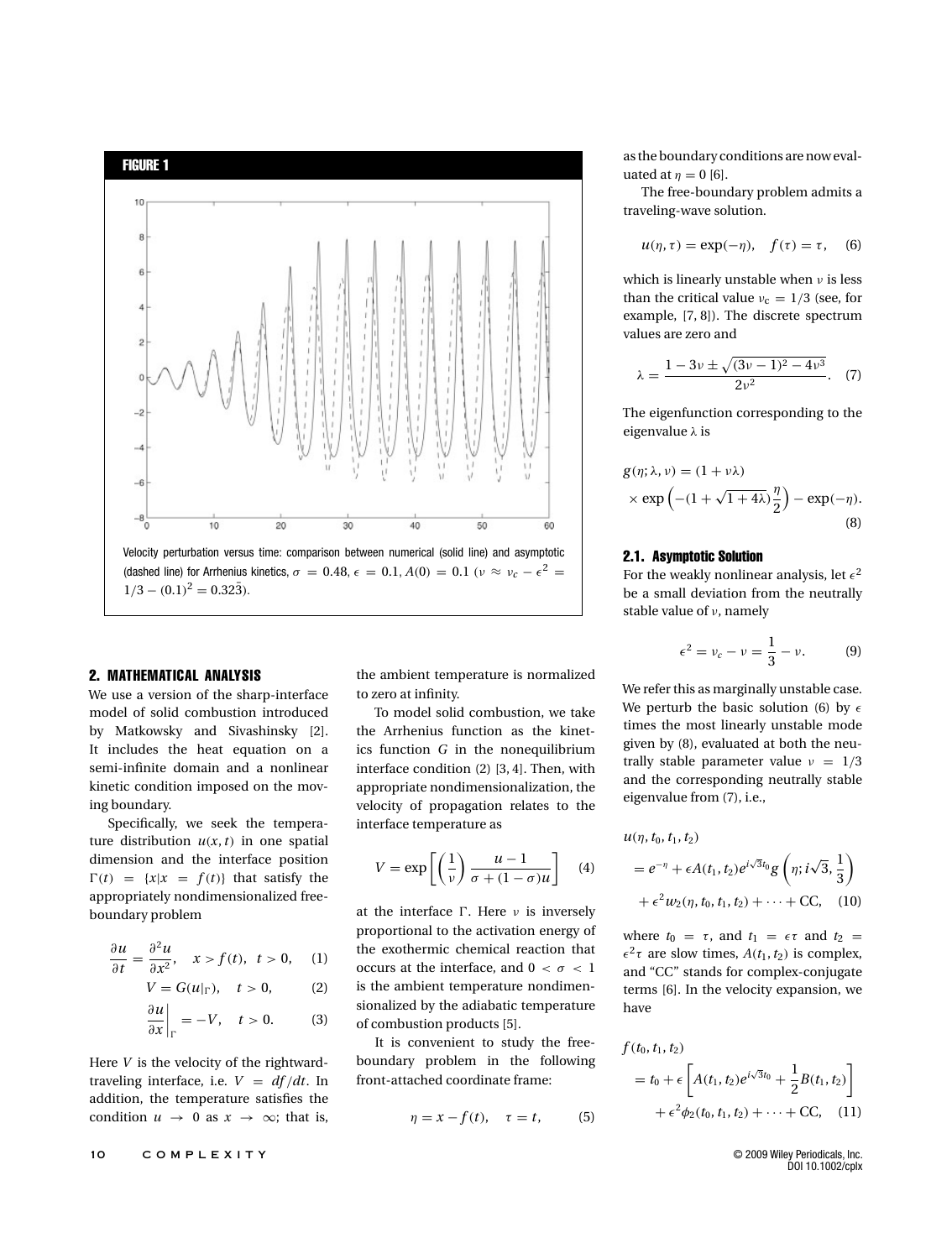



where the real function  $B(t_1, t_2)$  modulates the constant-velocity solution to the linearized problem.

As given in (10) the normal-mode perturbation is modulated by a complexvalued, slowly varying amplitude function  $A(t_1, t_2)$ . It turns out that the amplitude envelope does not explicitly depend on  $t_1$  and as a function of  $t_2$  it satisfies the solvability condition

$$
\frac{dA}{dt_2} = \chi A + \beta A^2 \bar{A}, \qquad (12)
$$

where  $\chi$  and  $\beta$  are complex constants (see [6] for details). Similarly,

$$
\frac{dB}{dt_1} = r_0 A \bar{A},\qquad(13)
$$

where  $r_0$  is a real constant.

The evolution Eq. (12) has circular limit cycles in the complex-*A* plane for all values of the kinetic parameter  $\sigma$  in the interval  $0 < \sigma < 1$  (i.e. for all physical values of  $\sigma$ ). To find  $A(t_2)$ , we integrate the ordinary differential Eq. (12) using a fourth-order Runge–Kuttamethod. Once we obtain the value for  $A(t_2)$ , the asymptotic solution is available from (10), (8), (13), and (11).

#### 3. RESULTS AND DISCUSSION

To compare quantitatively the asymptotics with numerics, we first consider  $\epsilon = 0.1$ . The value of *ν* remains at the marginally unstable value  $v_c - \epsilon^2$ , as in Eq. (9), so  $v \approx 0.32\overline{3}$ . We show in this section that this choice of  $\epsilon$  corresponds to a mix of dynamics as  $\sigma$  varies. Subsequently, we comment on the impact on the front behavior of both decreasing and increasing  $\epsilon$ .

To start, take  $\sigma = 0.48$  in the kinetics function (4). To observe the growth behavior of the solution, we take the initial condition  $A(0) = 0.1$  for the remainder of this paper, unless otherwise indicated.

Figure 1 shows the numerical (solid line) and asymptotic (dashed line) values of front velocity perturbation as a function of time *t* in the interval  $0 \le t \le 60$ . To find the numerical solution, we used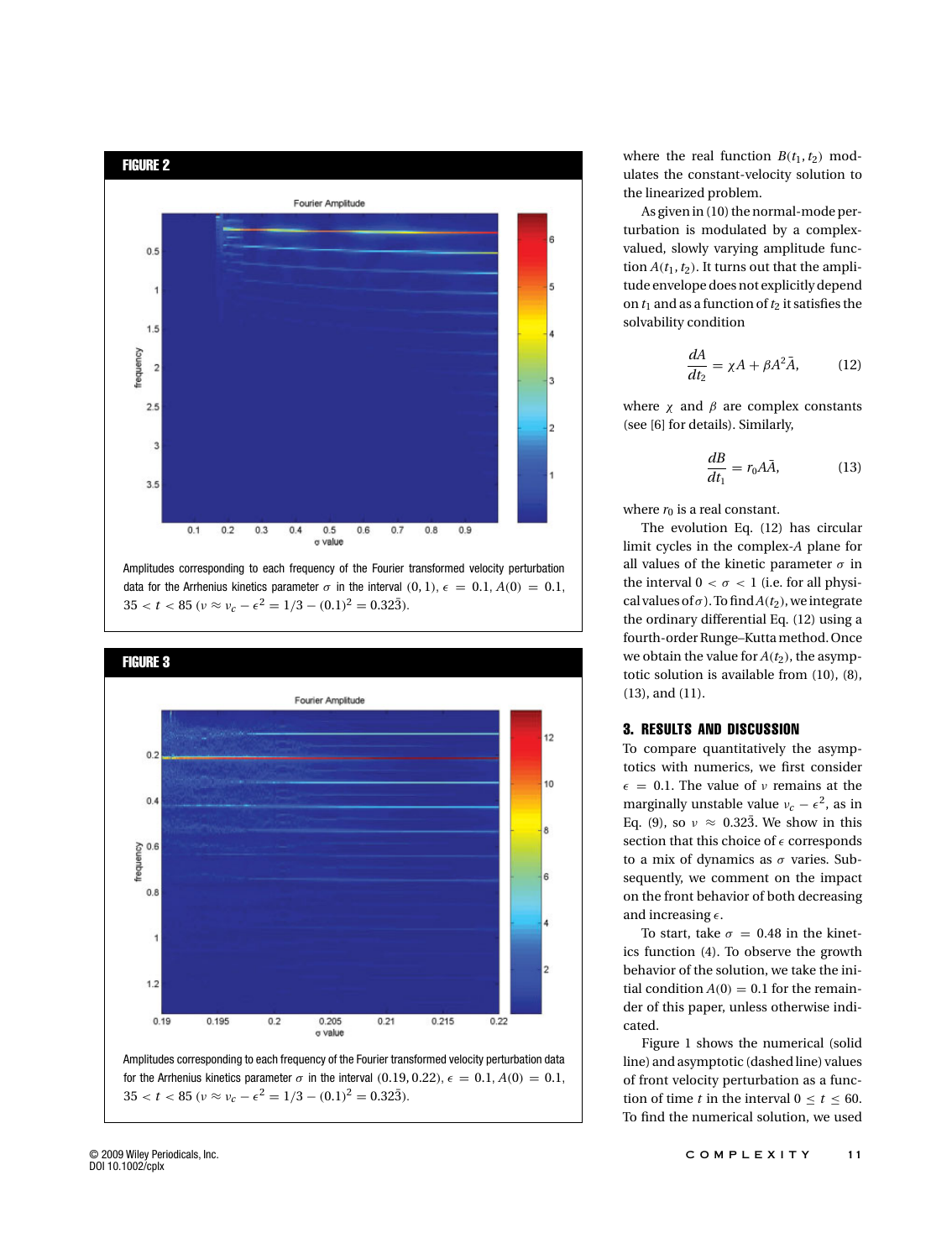



the Crank–Nicholson method to solve the problem in a front-attached coordinate frame, reformulating the boundary condition (3) for robustness (see [6] for details). As for the asymptotic solution, the previous section describes the order- $\epsilon$  perturbation to the travelingwave solution (6).

Figure 1 reveals that from  $t = 0$  to approximately  $t = 30$ , the small front velocity perturbation is linearly unstable, and its amplitude grows exponentially in time. As this amplitude becomes large, nonlinearity takes effect. At around  $t = 30$ , the front velocity perturbation has reached steady oscillation. The asymptotic solution accurately captures the period in both transient behavior for  $t = 0$  to 30 and the long-time behavior after  $t = 30$ . The amplitude and phase differ somewhat. This is an example in which the weakly nonlinear approach describes well the marginally unstable large-time behaviors: A single modulated temporal mode captures the dynamics.

To identify additional such regimes systematically, we calculate numerically the velocity perturbation data on the time interval  $35 < t < 85$ , throughout the range of physical values of the kinetics parameter  $\sigma$  (i.e.  $0 < \sigma < 1$ , with  $\Delta \sigma = 0.01$ ). Figure 2 summarizes the Fourier transformed velocity data. For each  $\sigma$  value and each frequency, the color indicates the corresponding amplitude, with the red end of the spectrum standing for larger numbers than the violet end. For roughly  $0.3 < \sigma <$ 0.6, the figure shows the dominance of the lowest-order mode, suggesting the appropriateness of the weakly nonlinear analysis in this range. For other values of σ, a single mode cannot be expected to capture the full dynamics of the solution.

In particular, when  $\sigma$  is greater than approximately 0.6, solutions have sharp peaks, even sharper than the numerical solution in Figure 1. Figure 2 shows that when  $\sigma$  is smaller than approximately 0.3, the Fourier spectrum has a complicated character, starting with the emergence of a perioddoubling solution for  $\sigma \approx 0.25$ . Figure 3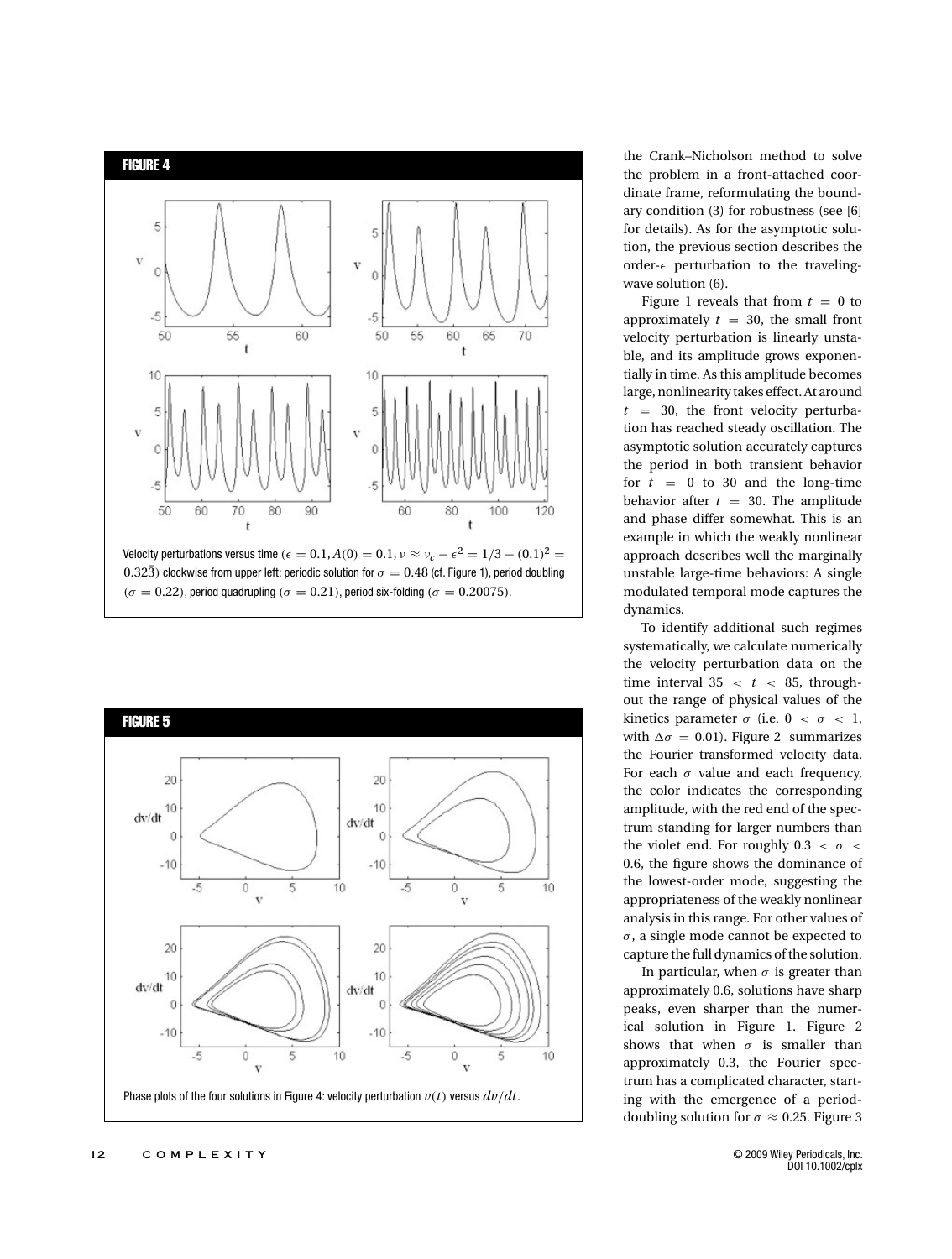



gives a closer look at the dominant modes for the case of small  $\sigma$  (with  $\Delta \sigma =$ 0.00005); period-quadrupling occurs for  $\sigma \approx 0.0213$ . Notice the bifurcation to a six-folding solution for  $\sigma \approx 0.201$ . In the first three panels in Figures 4 and 5 we demonstrate the cascade of periodreplicating solutions, including doubling ( $\sigma = 0.22$ ) and quadrupling ( $\sigma = 0.21$ ). The number four panel in Figures 4 and 5 illustrates a six-folding solution at  $\sigma =$ 0.20075. Note that Figure 2 reflects the non-periodic solution for  $σ$  less than approximately 0.15.

The cascade of period-replicating solutions for decreasing  $\sigma$  leads to chaos. Figure 6 (corresponding to  $\sigma = 0.185$ ) shows the sensitivity of the velocity perturbation to initial conditions. In the figure, note that from  $t = 0$  to approximately  $t = 25$ , the small front speed perturbation is linearly unstable, and its amplitude grows exponentially in time, similar to the profile in Figure 1. As the amplitude becomes large, nonlinearity again comes into play. Still, the curves corresponding to two initial conditions (one with  $A(0) = 0.1$  and the other with  $A(0) = 0.1000001$  remain indistinguishable for a long time. However, as time approaches 100 the two profiles begin to diverge, and as time evolves past 120 they disagree wildly.

We propose a couple of techniques to improve model predictions in the chaotic case. One ensemble forecasting requires the generation of velocity profiles that correspond to slightly different initial conditions. The degree of agreement among curves in the collection (ensemble) demonstrates the level of reliability of predictions. In the spirit of the jet-stream forecasts in [9], additional data can be provided at the points at which the individual members of the ensemble diverge. For example, Figure 6, which shows an "ensemble" of only two curves, gives a preliminary indication of the need for more data at  $t = 100$ .

Alternatively, we can more accurately represent solid combustion by using statistical methods to "train" the model. Comparisons with experimental data